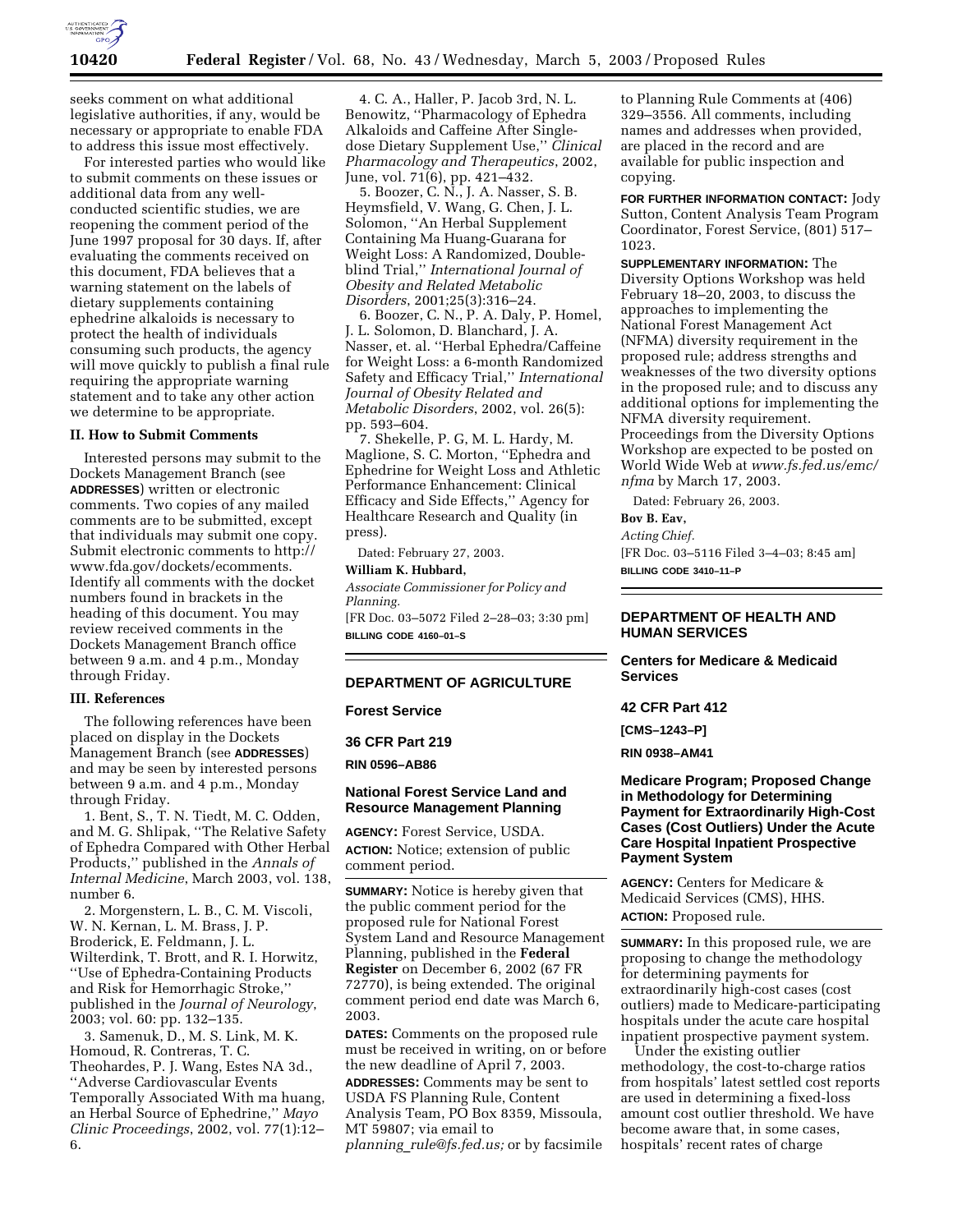increases greatly exceed their rates of cost increases. This disparity results in their cost-to-charge ratios being set too high, which in turn results in an overestimation of their current costs per case. Therefore, we need to make revisions to our outlier payment methodology to correct those situations in which hospitals would otherwise receive overpayments for outlier cases

due to excessive charge increases. **DATES:** Comments will be considered if we receive them at the appropriate address, as provided below, no later than 5 p.m. on April 4, 2003.

**ADDRESSES:** Mail written comments (one original and three copies) to the following address ONLY: Centers for Medicare & Medicaid Services, Department of Health and Human Services, *Attention:* CMS–1243–P, PO Box 8010, Baltimore, MD 21244–8010.

Please allow sufficient time for mailed comments to be timely received in the event of delivery delays.

If you prefer, you may deliver (by hand or courier) your written comments (one original and three copies) to one of the following addresses: Room 445–G, Hubert H. Humphrey Building, 200 Independence Avenue, SW., Washington, DC 20201, or Room C5–14– 03, 7500 Security Boulevard, Baltimore, MD 21244–1850.

(Because access to the interior of the HHH Building is not readily available to persons without Federal Government identification, commenters are encouraged to leave their comments in the CMS drop slots located in the main lobby of the building.

A stamp-in clock is available for commenters wishing to retain a proof of filing by stamping in and retaining an extra copy of the comments being filed.)

Comments mailed to the addresses indicated as appropriate for hand or courier delivery may be delayed and could be considered late.

In commenting, please refer to file code CMS–1243–P. Because of staff and resource limitations, we cannot accept comments by facsimile (FAX) transmission or e-mail.

For information on viewing public comments, *see* the beginning of the **SUPPLEMENTARY INFORMATION** section.

For comments that relate to information collection requirements, mail a copy of comments to the following addresses:

Centers for Medicare & Medicaid Services,

Office of Strategic Operations and Regulatory Affairs, Division of Regulations and Issuances, PRA Reports Clearance Office, 7500 Security Boulevard, Baltimore, MD 21244–1850, *Attn.:* Julie Brown, CMS 1243–P; and

Office of Information and Regulatory Affairs, Office of Management and Budget, Room 3001, New Executive Office Building, Washington, DC 20503, *Attn.:* Brenda Aguilar, CMS Desk Officer.

**FOR FURTHER INFORMATION CONTACT:** Stephen Phillips, (410) 786–4548. **SUPPLEMENTARY INFORMATION:** *Inspection of Public Comments:* Comments received timely will be available for public inspection as they are received, generally beginning approximately 3 weeks after publication of a document, at the headquarters of the Centers for Medicare & Medicaid Services, 7500 Security Boulevard, Baltimore, Maryland 21244, Monday through Friday of each week from 8:30 a.m. to 4 p.m. To schedule an appointment to view public comments, call telephone number: (410) 786–9994.

## **Availability of Copies and Electronic Access**

*Copies:* To order copies of the **Federal Register** containing this document, send your request to: New Orders, Superintendent of Documents, PO Box 371954, Pittsburgh, PA 15250–7954. Specify the date of the issue requested and enclose a check or money order payable to the Superintendent of Documents, or enclose your Visa or Master Card number and expiration date. Credit card orders can also be placed by calling the order desk at (202) 512–1800 (or toll-free at 1–888–293– 6498) or by faxing to (202) 512–2250. The cost for each copy is \$10. As an alternative, you can view and photocopy the **Federal Register** document at most libraries designated as Federal Depository Libraries and at many other public and academic libraries throughout the country that receive the **Federal Register**.

This **Federal Register** document is also available from the **Federal Register** online database through *GPO Access,* a service of the U.S. Government Printing Office. The Web site address is: *http:// www.access.gpo.gov/nara/index.html.*

#### **I. Background**

*A. Description of the Acute Care Hospital Inpatient Prospective Payment System (IPPS)* 

Section 1886(d) of the Social Security Act (the Act) sets forth a system of payment for the operating costs of acute care hospital inpatient stays under Medicare Part A (Hospital Insurance) based on prospectively set rates. This payment system is referred to as the acute care hospital inpatient prospective payment system (IPPS). Under the IPPS, each case is categorized into a diagnosis-related group (DRG). Each DRG has a payment weight assigned to it, based on the average resources used to treat Medicare patients in that DRG.

The base payment rate is divided into a labor-related share and a nonlaborrelated share. The labor-related share is adjusted by the wage index applicable to the area where the hospital is located, and if the hospital is located in Alaska or Hawaii, the nonlabor-related share is adjusted by a cost-of-living adjustment factor. This base payment rate is multiplied by the DRG relative weight.

If the hospital treats a high-percentage of low-income patients, it receives a percentage add-on payment applied to the DRG-adjusted base payment rate. This add-on payment, known as the disproportionate share hospital (DSH) adjustment, provides for a percentage increase in Medicare payment for hospitals that qualify under either of two statutory formulas designed to identify hospitals that serve a disproportionate share of low-income patients. For qualifying hospitals, the amount of this adjustment may vary based on the outcome of the statutory calculation.

Also, if the hospital is an approved teaching hospital it receives a percentage add-on payment for each case paid through the IPPS. This add-on payment, known as the indirect medical education (IME) adjustment, varies depending on the ratio of residents-tobeds under the IPPS for operating costs and according to the ratio of residentsto-average daily census under the IPPS for capital costs.

Additional payments may be made for cases that involve new technologies that have been approved for special add-on payments. To qualify, a new technology must demonstrate that it is a substantial clinical improvement over technologies otherwise available, and that, absent an add-on payment, it would be inadequately paid under the regular DRG payment.

Finally, for particular cases that are unusually costly, known as outlier cases (discussed below), the IPPS payment is increased. This additional payment is designed to protect the hospital from large financial losses due to unusually expensive cases. Any outlier payment due is added to the DRG-adjusted base payment rate, plus any DSH, IME, and new technology add-on adjustments.

Section 1886(g) of the Act requires the Secretary to pay for the capital-related costs of inpatient hospital services ''in accordance with a prospective payment system established by the Secretary.'' The basic methodology for determining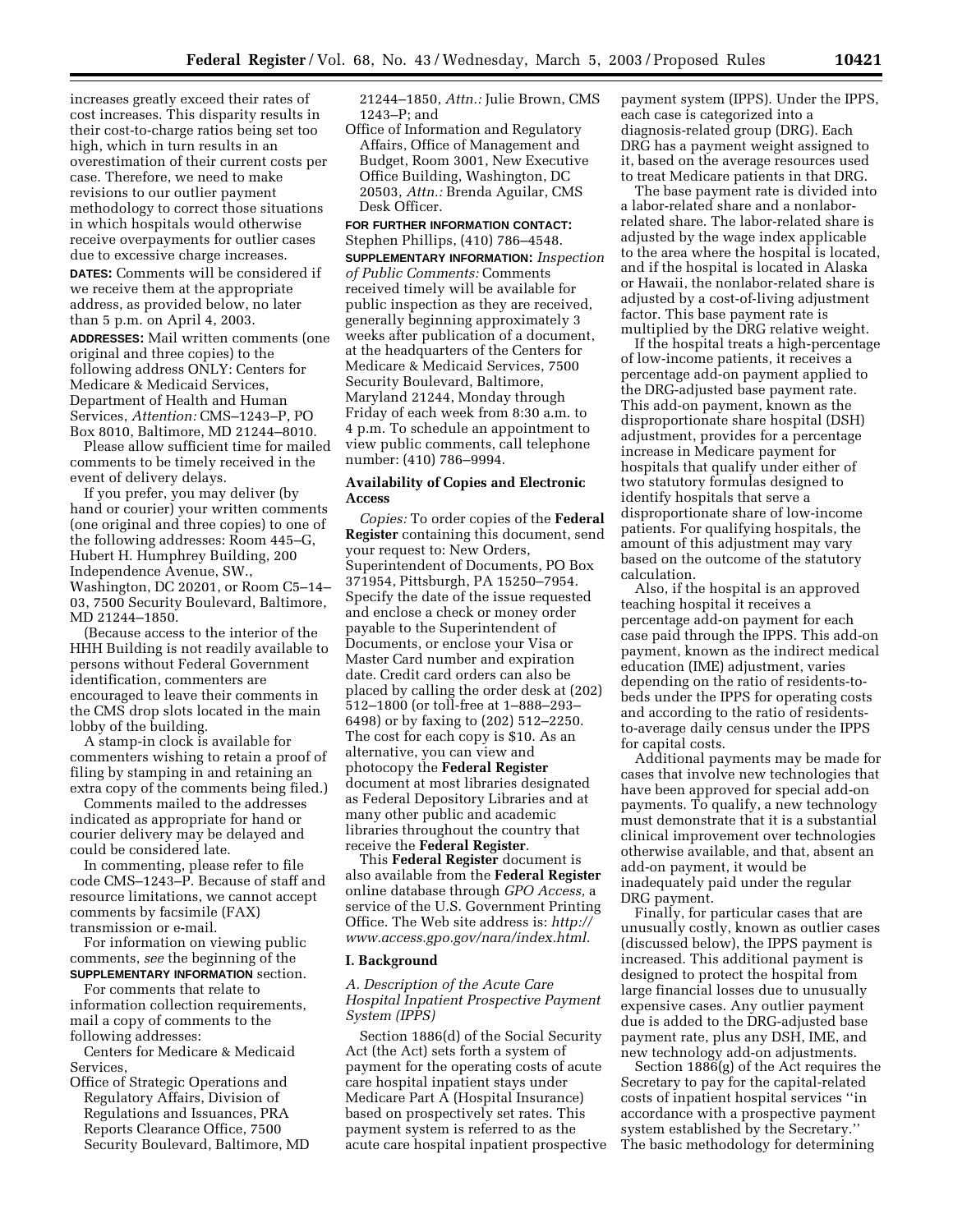capital prospective payments is set forth in our regulations at §§ 412.308 and 412.312. Under the capital prospective payment system, payments are adjusted by the same DRG for the case as they are under the operating IPPS. Similar adjustments are also made for IME and DSH as under the operating IPPS. Hospitals also may receive an outlier payment for those cases that qualify.

## *B. Payment for Outlier Cases*

#### 1. General

Section  $1886(d)(5)(A)$  of the Act provides for payments in addition to the basic prospective payments for cases incurring extraordinarily high costs. To qualify for outlier payments, a case must have costs above a fixed-loss cost threshold amount (a dollar amount by which the costs of a case must exceed payments in order to qualify for outliers).

Hospital-specific cost-to-charge ratios are applied to the covered charges for the case to determine whether the costs of the case exceed the fixed-loss outlier

threshold. Payments for eligible cases are then made based on a marginal cost factor, which is a percentage of the costs above the threshold. For Federal fiscal year (FY) 2003, the existing fixed-loss outlier threshold is \$33,560.

The actual determination of whether a case qualifies for outlier payments takes into account both operating and capital costs and DRG payments. That is, the combined operating and capital costs of a case must exceed the fixedloss outlier threshold to qualify for an outlier payment. The operating and capital costs are computed separately by multiplying the total covered charges by the operating and capital cost-to-charge ratios. The estimated operating and capital costs are compared with the fixed-loss threshold after dividing that threshold into an operating portion and a capital portion (by summing the operating and capital ratios and determining the proportion of that total comprised by the operating and capital ratios, and then applying these percentages to the fixed-loss threshold).

The thresholds are also adjusted by the area wage index (and capital geographic adjustment factor) before being compared to the operating and capital costs of the case. Finally, the outlier payment is equal to 80 percent of the combined operating and capital costs in excess of the fixed-loss threshold (90 percent for burn DRGs).

The following example simulates the outlier payment for a case at a generic hospital that receives IME and DSH payments in San Francisco, California (a large urban area). The patient was discharged after October 1, 2002, and the hospital incurred Medicare-covered charges of \$150,000. The DRG assigned to the case was DRG 286, Adrenal and Pituitary Procedures, with a FY 2003 relative weight of 2.0937. There is no new technology add-on payment for the case.

*Step 1:* Determine the Federal operating and capital payment with IME and DSH adjustment based on the following values:

| Operating Portion                         |                                                                     |
|-------------------------------------------|---------------------------------------------------------------------|
| National Large Urban Standardized Amounts |                                                                     |
|                                           | . በ22 Ნቦ<br>L228.60<br>14142<br>0.0744<br>0.1413<br>2.0937<br>በ 711 |

Federal Payment for Operating Costs = DRG Relative Weight  $\times$  [(Labor-Related Large Urban Standardized Amount × San Francisco MSA Wage Index) + Nonlabor-Related National Large Urban Standardized Amount] ×  $(1 + \text{IME} + \text{DSH})$ : 2.0937  $\times$  [(\$3,022.60)  $\times$  1.4142) + \$1,228.60]  $\times$  (1 + 0.0744  $+ 0.1413 = $14,007.26$ 

| Capital Portion                      |          |
|--------------------------------------|----------|
| Federal Capital Rate                 | \$407.01 |
| Large Urban Add-On                   | 1.03     |
| San Francisco MSA Geo-               |          |
| graphic Adjustment Factor            | 1.2679   |
| <b>IME Capital Adjustment Factor</b> | 0.0243   |
| DSH Capital Adjustment Fac-          |          |
| t∩r<br>. <b>.</b>                    | 0.0631   |

Federal Payment for Capital Costs = DRG Relative Weight × Federal Capital Rate  $\times$  Large Urban Add-On  $\times$ Geographic Adjustment Factor  $\times$  (1 + IME + DSH): 2.0937 × \$407.01 × 1.03  $\times$  1.2679  $\times$  (1 + 0.0243 + 0.0631) = \$1,210.12.

*Step 2:* Determine operating and capital costs from billed charges by applying the respective cost-to-charge ratios. Billed Charges .............................. \$150,000 Operating Cost-to-Charge Ratio .. 0.50 Operating Costs = (Billed  $Charges \times Operating Cost-to-$ Charge Ratio) (\$150,000 × .50) 75,000<br>
apital Cost-to-Charge Ratio ....... 0.06 Capital Cost-to-Charge Ratio ....... Capital Costs = (Billed Charges  $\times$ Capital Cost-to-Charge Ratio) (\$150,000 × .06) ........................ 9,000 *Step 3:* Determine outlier threshold. Fixed Loss Threshold .................. \$33,560 Operating Cost-to-Charge Ratio to Total Cost-to-Charge Ratio .. (Operating Cost-to-Charge Ratio) / (Operating Costto-Charge Ratio + Capital Cost-to-Charge Ratio) (.50)/(.50 + .06) ................. 0.8929

Operating Outlier Threshold = {[Fixed Loss Threshold  $\times$  ((Labor-Related portion × San Francisco MSA Wage  $[Index]$  + Nonlabor-Related portion)]  $\times$ Operating Cost-to-Charge Ratio to Total Cost-to-Charge Ratio] + Federal

Payment with IME and DSH: [\$33,560  $\times$  [(0.711  $\times$  1.4142) + 0.289]  $\times$  0.8929}  $+$  \$14,007.26 = \$52,797.78

- Capital Cost-to-Charge-Ratio to Total
- Cost-to-Charge Ratio = [(Capital Costto-Charge Ratio)/(Operating Cost-to-Charge Ratio + Capital Cost-to-Charge Ratio)]: $\{(.06)/(.50+.06)\} = 0.1071$
- Capital Outlier Threshold = (Fixed Loss Threshold  $\times$  Geographic Adjustment Factor  $\times$  Large Urban Add-On  $\times$ Capital CCR to Total CCR) + Federal Payment with IME and DSH: (\$33,560  $\times$  1.2679  $\times$  1.03  $\times$  0.1071) + \$1,210.12  $= $5.904.02$

*Step 4:* Determine outlier payment.

- Marginal Cost Factor = 0.80
- Outlier Payment = (Costs—Outlier  $Threshold)$  × Marginal Cost Factor
- Operating Outlier Payment = (\$75,000—  $$52,797.78 \times 0.80 = $17,761.78$
- Capital Outlier Payment = (\$9,000—  $$5,904.02$   $\times$  0.80 = \$2,476.78

2. Cost-to-Charge Ratios

Under existing regulations at § 412.84(h), the operating cost-to-charge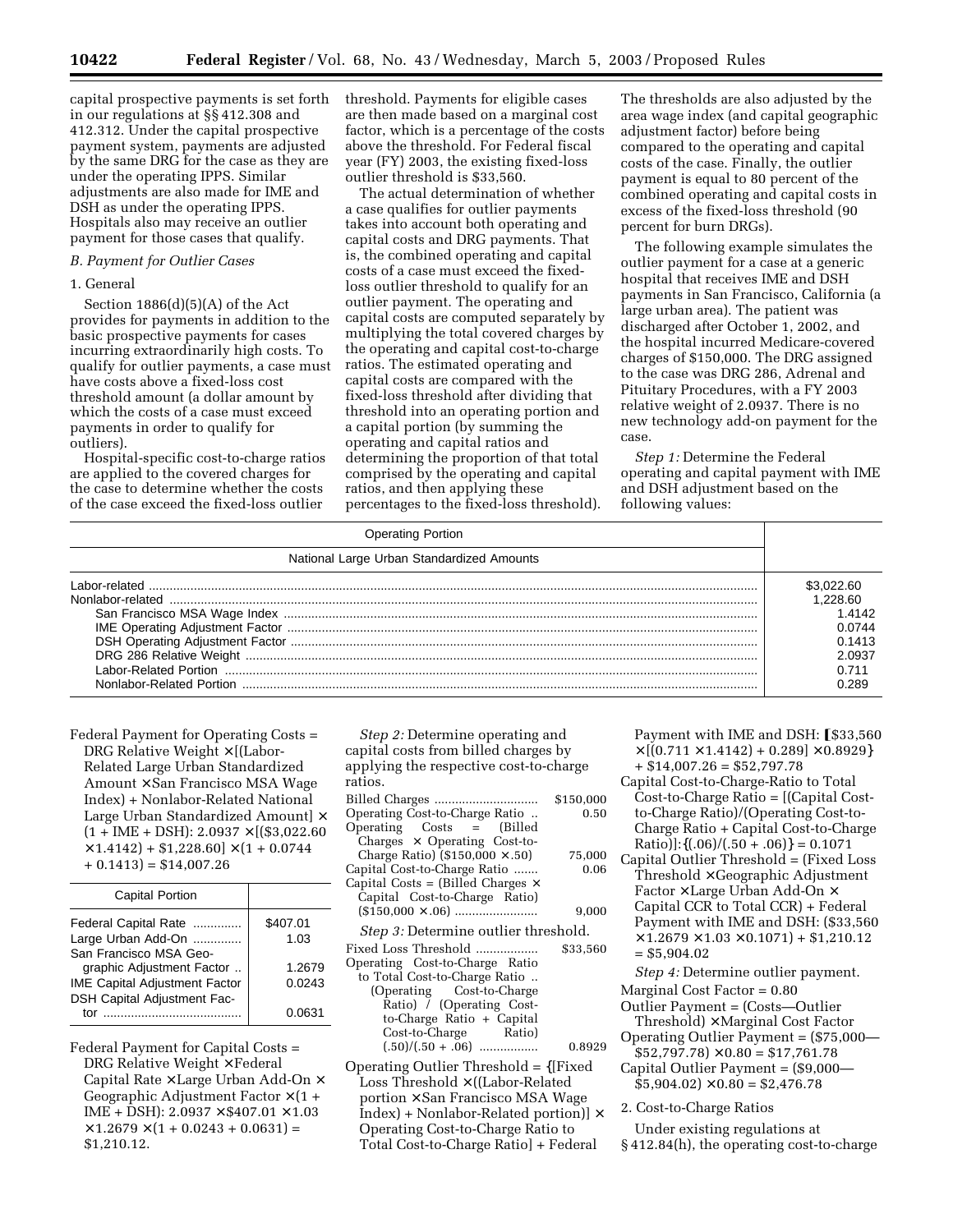ratio and, effective with cost reporting periods beginning on or after October 1, 1991, the capital cost-to-charge ratio used to adjust covered charges are computed annually by the intermediary for each hospital based on the latest available settled cost report for that hospital and charge data for the same time period as that covered by the cost report.

In the September 30, 1988 final rule with comment period published in the **Federal Register** (53 FR 38503), we initiated the use of hospital-specific cost-to-charge ratios to determine hospitals' costs for assessing whether a case qualifies for payment as a cost outlier. Prior to that change, we determined the cost of discharges based on a nationwide cost-to-charge ratio of 60 percent. We indicated at the time that the use of hospital-specific cost-tocharge ratios is essential to ensure that outlier payments are made only for cases that have extraordinarily high costs, and not merely high charges.

Currently, cost-to-charge ratios are determined using the most recent settled cost report for each hospital. At the end of the cost reporting period, Medicare charges from all claims are accumulated through the Provider Statistical and Reimbursement Report (PS&R). The PS&R contains data such as the number of discharges and the actual charges from each hospital. The hospital also submits a cost report to its fiscal intermediary, which is used to

determine total allowable inpatient Medicare costs. Once all these data are available, the fiscal intermediary then determines the cost-to-charge ratio for the hospital by using charges from the PS&R and costs from the cost report.

Statewide average cost-to-charge ratios are used in those instances in which a hospital's operating or capital cost-to-charge ratios fall outside reasonable parameters. CMS sets forth these parameters and the statewide costto-charge ratios in the annual notices of prospective payment rates that are published by August 1 of each year in accordance with § 412.8(b). For FY 2003, those parameters are set at operating cost-to-charge ratios lower than 0.194 or greater than 1.258, or capital cost-to-charge ratios lower than 0.012 or greater than 0.163. These ranges represent 3.0 standard deviations (plus or minus) from the geometric mean of cost-to-charge ratios for all hospitals.

The Congress intended that outlier payments would be made only in situations where the cost of care is extraordinarily high in relation to the average cost of treating comparable conditions or illnesses. Under our existing outlier methodology, if hospitals' charges are not sufficiently comparable in magnitude to their costs, the legislative purpose underlying the outlier regulations is thwarted.

Recent analysis indicates that some hospitals have taken advantage of two

vulnerabilities in our methodology to maximize their outlier payments. One vulnerability is the time lag between the current charges on a submitted bill and the cost-to-charge ratio taken from the most recent settled cost report. The second vulnerability, in some cases, is that hospitals may increase their charges so far above costs that their cost-tocharge ratios fall below 3 standard deviations from the geometric mean of cost-to-charge ratios and a higher statewide average cost-to-charge ratio is applied. In this proposed rule, we are proposing to implement new regulations to ensure outlier payments are paid only for truly high-cost cases.

Because the fixed-loss threshold is determined based on hospitals' historical charge data, hospitals that have been inappropriately maximizing their outlier payments have caused the threshold to increase dramatically for FY 2003. As illustrated by the table below, the cost outlier threshold increased by 80 percent from \$9,700 in FY 1997 to \$17,550 in FY 2001. In addition, the cost outlier threshold increased by 91 percent from \$17,550 in FY 2001 to \$33,560 in FY 2003. The table also demonstrates, for the 3 most recent years, the level at which the threshold would have to have been set in order to result in outlier payments equal to 5.1 percent of total DRG payments (absent further behavioral responses by hospitals).

| Fiscal year | Outlier<br>percentage | Payments in<br>excess of tar-<br>get of 5.1%*<br>(in billions of | Outlier<br>threshold | Threshold<br>that would<br>have paid<br>out 5.1% |
|-------------|-----------------------|------------------------------------------------------------------|----------------------|--------------------------------------------------|
| 1997        | 5.5                   | 0.3                                                              | \$9,700              | $***$                                            |
| 1998        | 6.5                   | 1.0                                                              | 11,050               | $***$                                            |
| 1999        | 7.6                   | 1.8                                                              | 11.100               | $***$                                            |
| 2000        | 7.6                   | 1.8                                                              | 14.050               | \$21,825                                         |
| 2001        |                       | 1.9                                                              | 17,550               | 26,200                                           |
| 2002        | 6.9                   | 1.6                                                              | 21,025               | 30,525                                           |
| 2003        | 5.                    | N/A                                                              | 33.560               | $***$                                            |

\*All payments are estimated and reflect operating payments only (not capital payments).

#### **II. Provisions of this Proposed Rule**

## *A. Updating Cost-to-Charge Ratios*

Currently, we use the most recent settled cost report when determining cost-to-charge ratios for hospitals. The covered charges on bills submitted for payment during FY 2003 are converted to costs by applying a cost-to-charge ratio from cost reports that began in FY 2000 or, in some cases, FY 1999. These covered charges reflect all of a hospital's charge increases to date, in particular those that have occurred since FY 2000 and are not reflected in the FY 2000

cost-to-charge ratios. If the rate-ofcharge increases since FY 2000 exceeds the rate of the hospital's cost increases during that time, the hospital's cost-tocharge ratio based on its FY 2000 cost report will be too high, and applying it to current charges will overestimate the hospital's costs per case during FY 2003. Overestimating costs may result in some cases qualifying for outlier payments that, in actuality, are not high cost cases.

Using the Medicare Provider Analysis and Review (MedPAR) file data from FY 1999 to FY 2001, we found 123

hospitals whose percentage of outlier payments relative to total DRG payments increased by at least 5 percentage points over that period, and whose case-mix (the average DRG relative weight value for all of a hospital's Medicare cases) adjusted charges increased at a rate at or above the 95th percentile rate of charge increase for all hospitals (46.63 percent) over the same period. We adjusted for case-mix because a hospital's average charges per case would be expected to change from one year to the next if the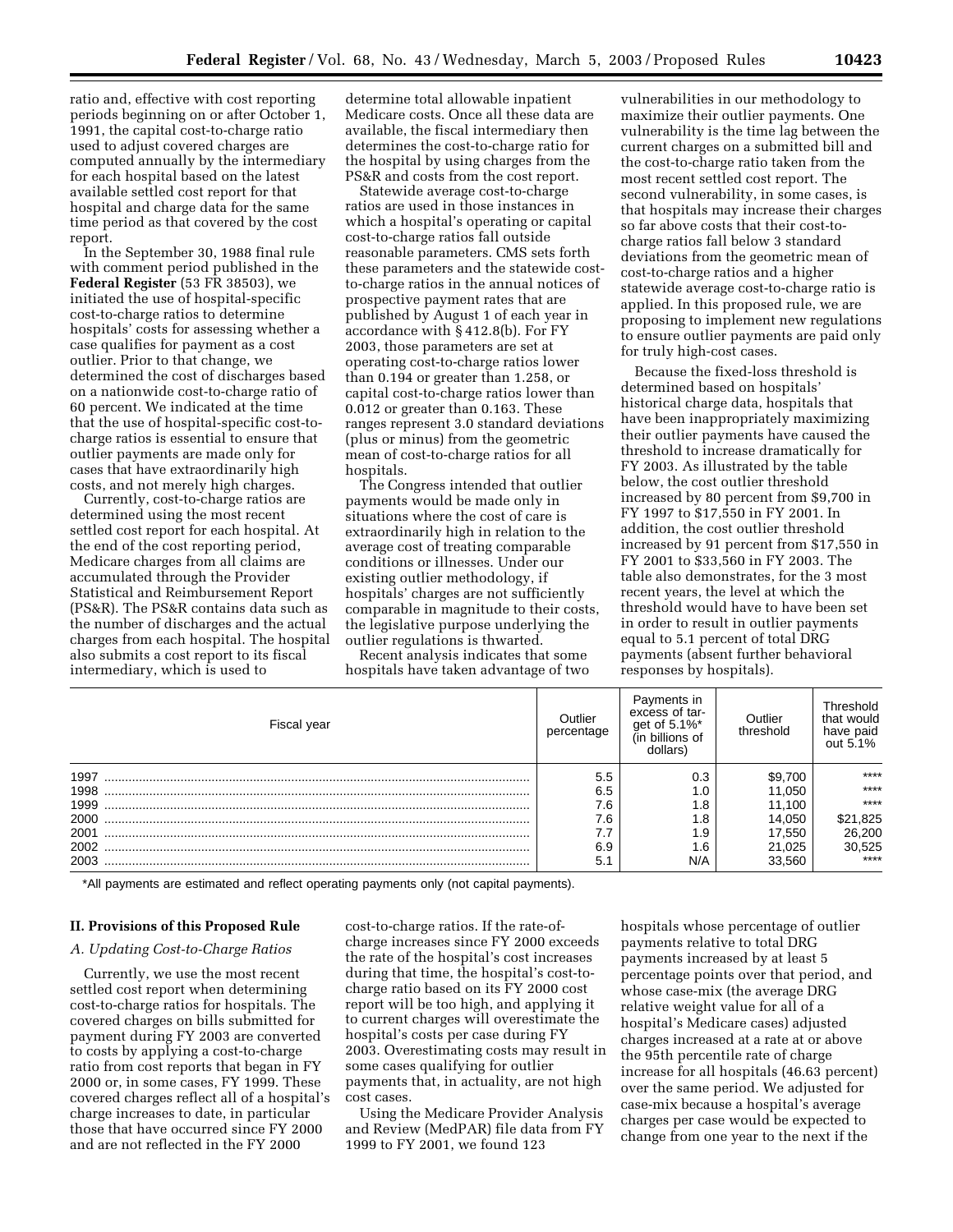hospital were treating new or different types of cases.

Because we use settled cost reports to compute hospitals' cost-to-charge ratios, the recent dramatic increases in charges for these hospitals are not reflected in their cost-to-charge ratios. For example, among these 123 hospitals, the mean rate of increase in charges was 70 percent. Meanwhile, cost-to-charge ratios for these hospitals, which were based upon cost reports from prior periods, declined by only 2 percent.

Because a hospital has the ability to increase its outlier payments during this time lag through dramatic charge increases, in this proposed rule we are proposing new regulations at § 412.84(i)(1) that would allow fiscal intermediaries to use more up-to-date data when determining the cost-tocharge ratio for each hospital. As mentioned above, currently fiscal intermediaries use the hospital's most recent settled cost report. We are proposing to revise our regulations to specify that fiscal intermediaries will use either the most recent settled or the most recent tentative settled cost report, whichever is from the later cost reporting period.

Hospitals must submit their cost reports within 5 months after the end of their fiscal year. CMS makes a decision to accept a cost report within 30 days. Once the cost report is accepted, CMS makes a tentative settlement of the cost report within 60 days. The tentative settlement is a cursory review of the filed cost report to determine the amount of payment to be paid to the hospital if an amount is due on the asfiled cost report. After the cost report is tentatively settled, it can take 12 to 24 months, depending on the type of review or audit, before the cost report is final-settled. Thus, using cost-to-charge ratios from tentative settled cost reports, as we are proposing in this proposed rule, would reduce the time lag for updating cost-to-charge ratios by a year or more.

However, even the later ratios calculated from the tentative settled cost reports would overestimate costs for hospitals that have continued to increase charges much faster than costs during the time between the tentative settled cost report period and the time when the claim is processed. That is, even though we are proposing to reduce the lag in time by proposing to revise the regulations to use the latest tentative settled cost report, rather than the latest settled cost report, if it is from a later cost reporting period, there would still be a lag of 1 to 2 years during which a hospital's charges may still increase faster than costs. Therefore, we are

proposing to add a new provision to the regulations at § 412.84(i). Under this proposed provision, in the event more recent charge data indicate that a hospital's charges have been increasing at an excessive rate (relative to the rate of increase among other hospitals), CMS would have the authority to direct the fiscal intermediary to change the hospital's operating and capital cost-tocharge ratios to reflect the high charge increases evidenced by the later data. In addition, we are proposing to allow a hospital to contact its fiscal intermediary to request that its cost-tocharge ratios, otherwise applicable under § 412.84(i), be changed if the hospital presents substantial evidence that the ratios are inaccurate. Any such requests would have to be approved by the CMS Regional Office with jurisdiction over that fiscal intermediary.

#### *B. Statewide Averages*

As hospitals raise their charges faster than their costs increase, over time their cost-to-charge ratios will decline. If hospitals continue to increase charges at a faster rate than their costs increase over a long period of time, or if they increase charges at extreme rates, their cost-to-charge ratios may fall below the range considered reasonable under the regulations (0.194 for operating cost-tocharge ratios and 0.012 for capital costto-charge ratios in FY 2003 (67 FR 50125)), and, per current regulations at § 412.84(h), their fiscal intermediaries will assign a statewide average cost-tocharge ratio. These statewide averages are generally considerably higher than the threshold. Therefore, under existing regulations, these hospitals benefit from an artificially high ratio being applied to their already high charges. Furthermore, hospitals can continue to increase charges faster than costs, without any further downward adjustment to their cost-to-charge ratios.

For example, in a 3-year span, one hospital was found to have an increase in charges of 60 percent from FY 1999 to FY 2000, 35 percent from FY 2000 to FY 2001, and 13 percent from FY 2001 to FY 2002. This hospital's actual operating cost-to-charge ratio for FY 2003 was 0.093. Because this number is below the threshold of 0.194, the fiscal intermediary assigned this urban California hospital the statewide average cost-to-charge ratio of 0.328 (from Table 8A of the August 1, 2002 final rule, 67 FR 50263). In this case, receiving the statewide average cost-to-charge ratio increased the hospital's estimated costs per case far above the estimate using the actual ratio, leading to substantially

higher outlier payments to the hospital as a result of this policy.

In December 2002, we issued Program Memorandum A–02–122 requesting that fiscal intermediaries identify all hospitals receiving the statewide average operating or capital cost-tocharge ratio because their cost-to-charge ratios fell below the floor of reasonable parameters. We received a list of 43 hospitals that were assigned the statewide average operating cost-tocharge ratio and 14 hospitals that were receiving the statewide average capital cost-to-charge ratio. Three hospitals were found on both lists. Prior to application of the statewide average cost-to-charge ratios, the average actual operating cost-to-charge ratio for the 43 hospitals was 0.164, and the average actual capital cost-to-charge ratio for the 14 listed hospitals was 0.008. In contrast, the statewide average operating cost-to-charge ratio for the 43 hospitals was 0.3425 and the statewide average capital cost-to-charge ratio for the 14 hospitals was 0.035.

Because of hospitals' ability to increase their charges to lower their cost-to-charge ratios in order to be assigned the statewide average, we are proposing to remove the current requirement in our regulations specifying that a fiscal intermediary will assign a hospital the statewide average cost-to-charge ratio when the hospital has a cost-to-charge ratio that falls below the floor. We are proposing that hospitals would receive their actual cost-to-charge ratios, no matter how low their ratios fall.

We are proposing that statewide average cost-to-charge ratios would still apply in those instances in which a hospital's operating or capital cost-tocharge ratio exceeds the upper threshold. Cost-to-charge ratios above this range are probably due to faulty data reporting or entry, and should not be used to identify and pay for outliers. In addition, hospitals that have not yet filed their first Medicare cost reports with their fiscal intermediaries would still receive the statewide average costto-charge ratios.

## *C. Reconciling Outlier Payments Through Settled Cost Reports*

Under the IPPS, hospitals submit a bill for each Medicare patient stay for which they expect a payment from Medicare. The bill includes information needed to: (1) Classify the case to a DRG; (2) determine whether the case was a transfer; (3) identify whether a new technology eligible for add-on payments was involved; and (4) calculate the costs of a case to determine whether it is eligible for an outlier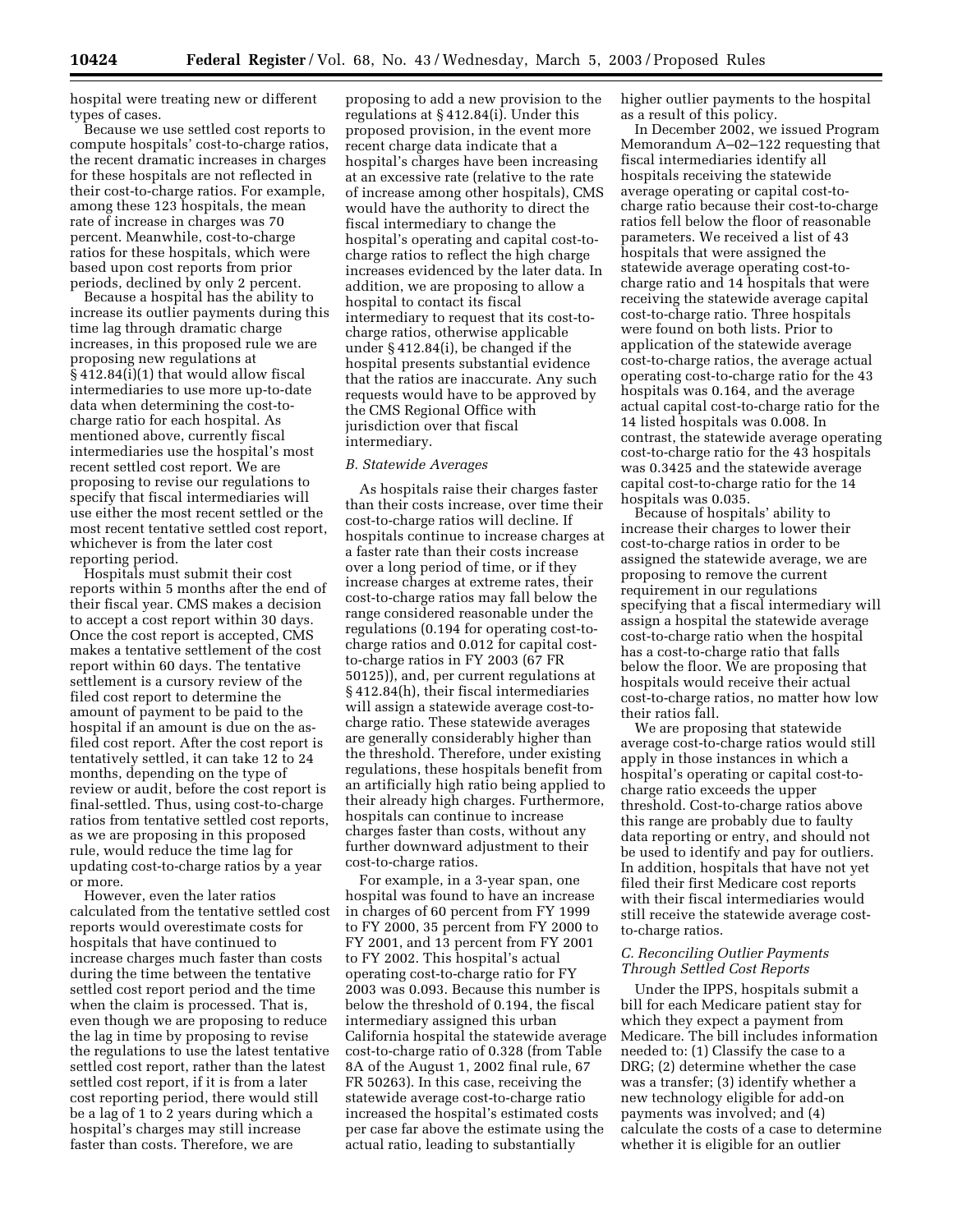payment or a new technology add-on payment. This latter calculation is based on the covered charges reported on the bill, which, as discussed above, are also used to estimate the covered costs of the case by applying the cost-to-charge ratio.

The information from the bill is processed through the fiscal intermediary's claims processing system to determine the payment amount for each case. Unless a hospital qualifies for periodic interim payments under § 412.116(b), payment is made on the basis of the actual amount determined for each bill processed. For hospitals that qualify for periodic interim payments, the fiscal intermediary estimates a hospital's IPPS payments and makes biweekly payments equal to  $\frac{1}{26}$  of the total estimated amount of payment for the year. However, outlier payments are not made on an interim basis, but are made on a claim-by-claim basis (even for hospitals that qualify for interim payments under § 412.116(b)), and generally represent final payment (§ 412.116(e)).

An exception to this finality is the provision for medical review of a sample of outlier cases and for adjustments to be made to covered charges for any services that are found to be noncovered (§ 412.84(d)). In situations where a pattern of inappropriate utilization by a hospital is found, all outlier cases from that hospital may be subject to prepayment medical review  $(\S 412.84(e))$ .

CMS has generally limited the situations in which outlier payments may be reopened. This is in contrast to payments under the IME adjustment and the DSH adjustment, both of which are routinely adjusted when hospitals' cost reports are settled to reflect updated data such as the number of residents or patient days during the actual cost reporting period. With respect to outliers, it has been CMS's policy that payment determinations are made on the basis of the best information available at the time a claim is processed and are not revised, upward or downward, based upon updated data.

As stated earlier in this preamble, we are increasingly aware that some hospitals have taken advantage of the current outlier policy by increasing their charges at extremely high rates, knowing that there would be a time lag before their cost-to-charge ratios would be adjusted to reflect the higher charges. The steps we are proposing in this proposed rule to direct fiscal intermediaries to update cost-to-charge ratios using the most recent tentative settled cost reports (and in some cases,

even later data) and using actual rather than statewide average ratios for hospitals that have cost-to-charge ratios that are more than 3.0 standard deviations below the geometric mean cost-to-charge ratio, would greatly reduce the opportunity for hospitals to manipulate the system to maximize outlier payments. However, they would not completely eliminate all such opportunity. A hospital would still be able to dramatically increase its charges by far above the rate of increase in costs during any given year. This possibility is of great concern, given the recent findings that some hospitals that have been able to receive large outlier payments by doing just that.

Therefore, we are proposing to add a provision to our regulations to provide that outlier payments will become subject to adjustment when hospitals' cost reports are settled (proposed § 412.84(i)(2)). Payments would be processed throughout the year using operating and capital cost-to-charge ratios based on the best information available at that time. When the cost report is settled, any reconciliation of outlier payments by fiscal intermediaries would be based on operating and capital cost-to-charge ratios calculated based on a ratio of costs to charges computed from the cost report and charge data determined at the time the cost report coinciding with the discharge is settled.

This process would require some degree of recalculating outlier payments for individual claims. It is not possible to distinguish, on an aggregate basis, how much a hospital's outlier payments would change due to a change in its cost-to-charge ratios. This is because, in the event of a decline in a ratio, some cases would no longer qualify for any outlier payments while other cases would qualify for lower outlier payments. Therefore, the only way to accurately determine the net effect of a decrease in cost-to-charge ratios on a hospital's total outlier payments is to assess the impact on a claim-by-claim basis. We are still assessing the procedural changes that would be necessary to implement this change.

Because, under our proposal, outlier payments would now be based on the relationship between the hospital's costs and charges at the time a discharge occurred, the proposed methodology would ensure that when final outlier payments are made they would reflect an accurate assessment of the actual costs the hospital incurred. Nevertheless, a final vulnerability remains. Even though the final payment would reflect a hospital's true cost experience, there would still be the

opportunity for a hospital to manipulate its outlier payments by dramatically increasing charges during the year in which the discharge occurs. In this situation, the hospital would receive excessive outlier payments, which, although the hospital would incur an overpayment and have to pay the money back when the cost report is settled, would allow the hospital to obtain excess payments from the Medicare Trust Fund on a short-term basis.

Under section 1886(d)(5)(A)(iii) of the Act, the amount of any outlier payment should ''approximate the marginal cost of care'' in excess of the DRG payment and the fixed-loss threshold. Accordingly, because a hospital would have had access to any excess outlier payments until they are repaid to the Trust Fund (or, in the case of an underpayment, would not have had access to the appropriate amount during the same period), it may be necessary to adjust the amount of the final outlier payment to reflect the time value of the funds for that time period. Therefore, we are proposing to add § 412.84(m) to provide that when the cost report is settled, outlier payments would be subject to an adjustment to account for the value of the money during the time period it was inappropriately held by the hospital. This adjustment would also apply in cases where outlier payments were underpaid to the hospital. In those cases, the adjustment would result in additional payments to hospitals. Any adjustment would be based upon a widely available index to be established in advance by the Secretary, and would be applied from the midpoint of the cost reporting period to the date of reconciliation (or when additional payments are issued, in the case of underpayments). This adjustment to reflect the time value of a hospital's outlier payments would ensure that the outlier payment received by the hospital at the time its cost report is settled appropriately reflects the hospital's true costs of providing the care.

This adjustment is also intended to account for the unique susceptibility of outlier payments to manipulation. Hospitals set their own level of charges and are able to change their charges, without review by their fiscal intermediaries. As outlined above, changes in charges directly affect the level of outlier payments. This lack of fiscal intermediary review of a factor affecting a hospital's payments is in contrast to other IPPS adjustments, such as the IME adjustment or the DSH adjustment, where the fiscal intermediary must agree to a change to the determining factor (the resident-to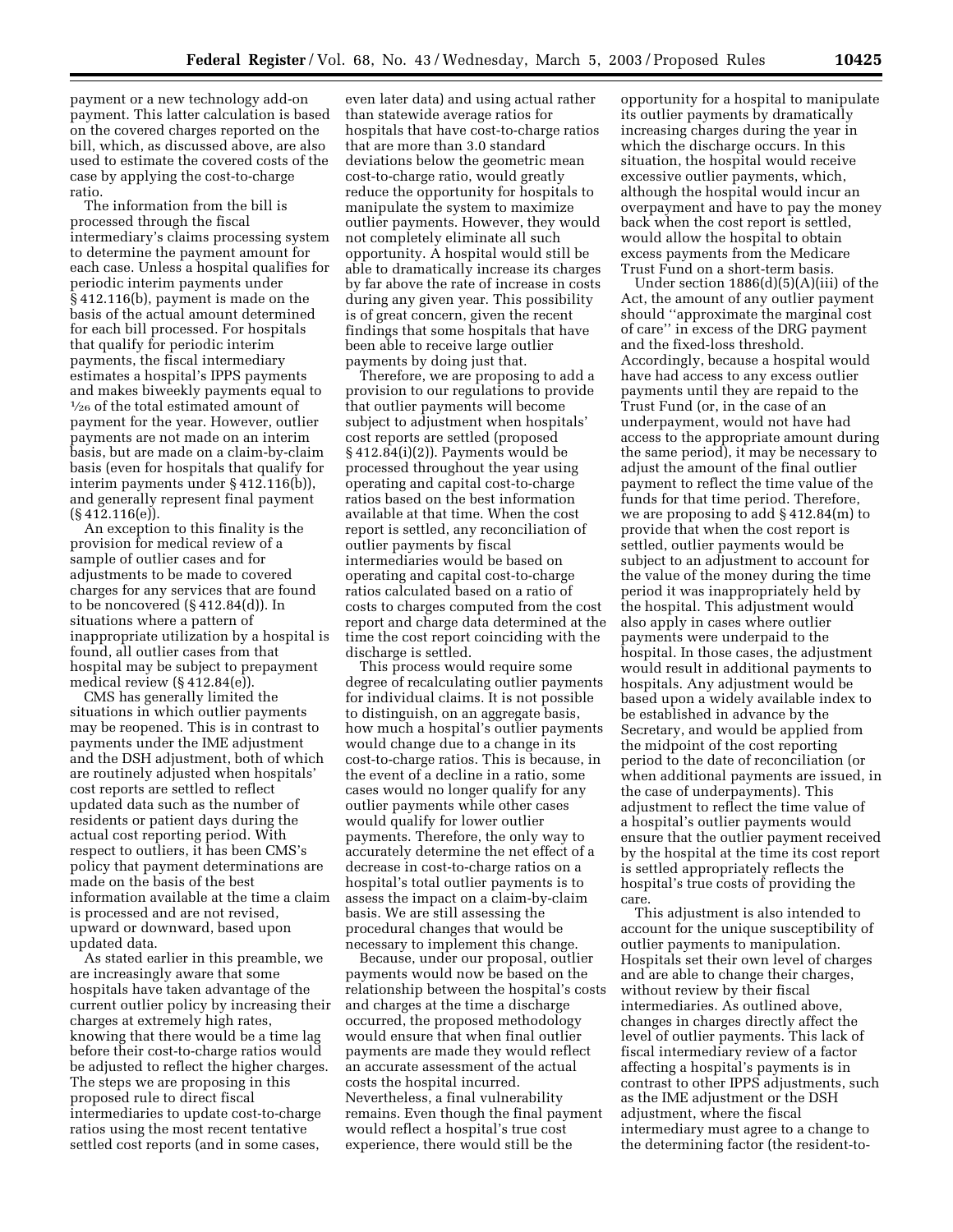bed ratio or the share of low-income patients, respectively).

Under section  $1886(d)(5)(A)(iv)$  of the Act, outlier payments for any year must be projected to be not less then 5 percent nor more than 6 percent of the total estimated operating DRG payments plus outlier payments. Section 1886(d)(3)(B) of the Act requires the Secretary to reduce the average standardized amounts by a factor to account for the estimated proportion of total DRG payments made to outlier cases. Despite the fact that each individual hospital's outlier payments may be subject to adjustment when the cost report is settled, we continue to believe that the fixed-loss outlier threshold should be based on projected payments using the latest available historical data without retroactive adjustments, either mid-year or at the end of the year, to ensure that actual outlier payments are equal to 5.1 percent of total DRG payments. That is, the above proposed change is intended only to allow for use of the actual costto-charge ratio from the cost reporting period that corresponds to the discharges for which the outlier payments are made. This adjustment would be made irrespective of whether the nationwide percentage of outlier payments relative to total operating DRG payments is equal to the outlier offset that is applied to the average standardized amounts (generally, 5.1 percent).

Outlier payments are intended to recognize the fact that hospitals occasionally treat cases that are extraordinarily costly and otherwise not adequately compensated under an average-based payment system. However, we can only estimate actual costs based on the charges for a case because charges are the only data available that indicate the resource usage for an individual case. Therefore, our ability to identify true outlier cases is dependent on the accuracy of the cost-to-charge ratios. To the extent some hospitals may be motivated to maximize outlier payments by taking advantage of the lag in updating the cost-to-charge ratios, the payment system remains vulnerable to overpayments to individual hospitals. Therefore, we believe the only way to eliminate the potential for such overpayments is to provide a mechanism for final settlement of outlier payments using actual cost-to-charge ratios from final, settled cost reports.

However, the fixed-loss outlier threshold is an important aspect of the prospective nature of the IPPS. The outlier payment policy is designed to alleviate any financial disincentive

hospitals may have against providing any medically necessary care their patients may require, even those patients who become very sick and require extraordinary resources. The preestablished threshold allows hospitals to approximate their Medicare payment for an individual patient while that patient is still in the hospital. Because we are proposing to base outlier payments on the hospital's actual costto-charge ratios during the contemporaneous cost reporting period, the hospital should still be in a position to make this approximation. Hospitals have immediate access to the information needed to determine what their cost-to-charge ratio will be when their cost report is settled. Even if the final cost-to-charge ratio is likely to be different from the ratio used initially to process and pay the claim, as noted above, hospitals not only have the information available to estimate their cost-to-charge ratio, but also have the ability to control it, through the structure and levels of their charges.

If we were to make retroactive adjustments to outlier payments to ensure total payments are 5.1 percent of DRG payments (by retroactively adjusting outlier payments), we would be removing this important aspect of the prospective nature of the IPPS. Because such an across-the-board adjustment would either lead to more or less outlier payments for all hospitals, hospitals would no longer be able to reliably approximate their payment for a patient, while the patient is still hospitalized. We believe it would be neither necessary nor appropriate to make such an aggregate retroactive adjustment.

Furthermore, we do not believe it would be consistent with the intent of the language at section 1886(d)(5)(A)(iv) of the Act to do so. This section calls for the Secretary to ensure that outlier payments are equal to or greater than 5 percent and less than or equal to 6 percent of projected or estimated (not actual) DRG payments. We believe this language reflects Congress's intent regarding the prospectivity of the IPPS. However, we do not believe it prevents settling outlier payments based on hospitals' actual cost-to-charge ratios during the period when the discharge occurs.

#### *D. Fixed-loss Outlier Threshold*

As noted above, under section  $1886(d)(5)(A)(iv)$  of the Act, outlier payments for any year must be projected to be not less than 5 percent nor more than 6 percent of total estimated operating DRG payments plus outlier payments; and section 1886(d)(3)(B) of the Act requires the Secretary to reduce

the average standardized amounts by a factor to account for the estimated proportion of total DRG payments made to outlier cases. Similarly, section  $1886(d)(9)(B)(iv)$  of the Act requires the Secretary to reduce the average standardized amounts applicable to hospitals in Puerto Rico to account for the estimated proportion of total DRG payments made to outlier cases.

In the August 1, 2002 final rule, we established the FY 2003 outlier fixedloss threshold at \$33,560 (67 FR 50122). This was a nearly 60 percent increase over the FY 2002 threshold of \$21,025. The primary reason for this dramatic increase was a change in our methodology to use the rate of increase in charges rather than the rate of increase in costs to determine the threshold. That is, because we use FY 2001 cases to project the threshold for FY 2003, it is necessary to inflate the charges on the FY 2001 bills to approximate the charges on a similar claim for FY 2003. Prior to the calculation of the FY 2003 outlier threshold, we used the rate-of-cost increase from the most recent cost reports available to inflate actual charges on the prior year's bills to estimate what the charges would be in the upcoming year.

Our analysis indicated hospitals' charges were increasing at a much faster rate than costs. Therefore, in the August 1, 2002 final rule, we changed our methodology to inflate charges (67 FR 50122). Rather than using the observed rate of increase in costs from the cost reports, we inflated the FY 2001 charges by a 2-year average annual rate of change in actual charges per case from FY 1999 to FY 2000, and from FY 2000 to FY 2001, to estimate what the charges would be in FY 2003 for a similar claim.

This proposed rule would make several changes to better target outlier payments to the most costly cases. As a result, if our present proposals are implemented as part of our final policy, outlier payments to the hospitals that have been most aggressively increasing their charges to maximize outlier payments would be dramatically reduced. However, we are concerned that unrestrained charge increases may continue to occur during FY 2003 prior to the implementation of these proposed changes as final, and possibly may result in outlier payments in excess of the 5.1 percent offset established by the August 1, 2002 final rule. For example, hospitals intending to maximize outlier payments during FY 2003 could continue to do so by increasing charges enough to outpace the increase in the threshold. In fact, given the public attention on this behavior over the past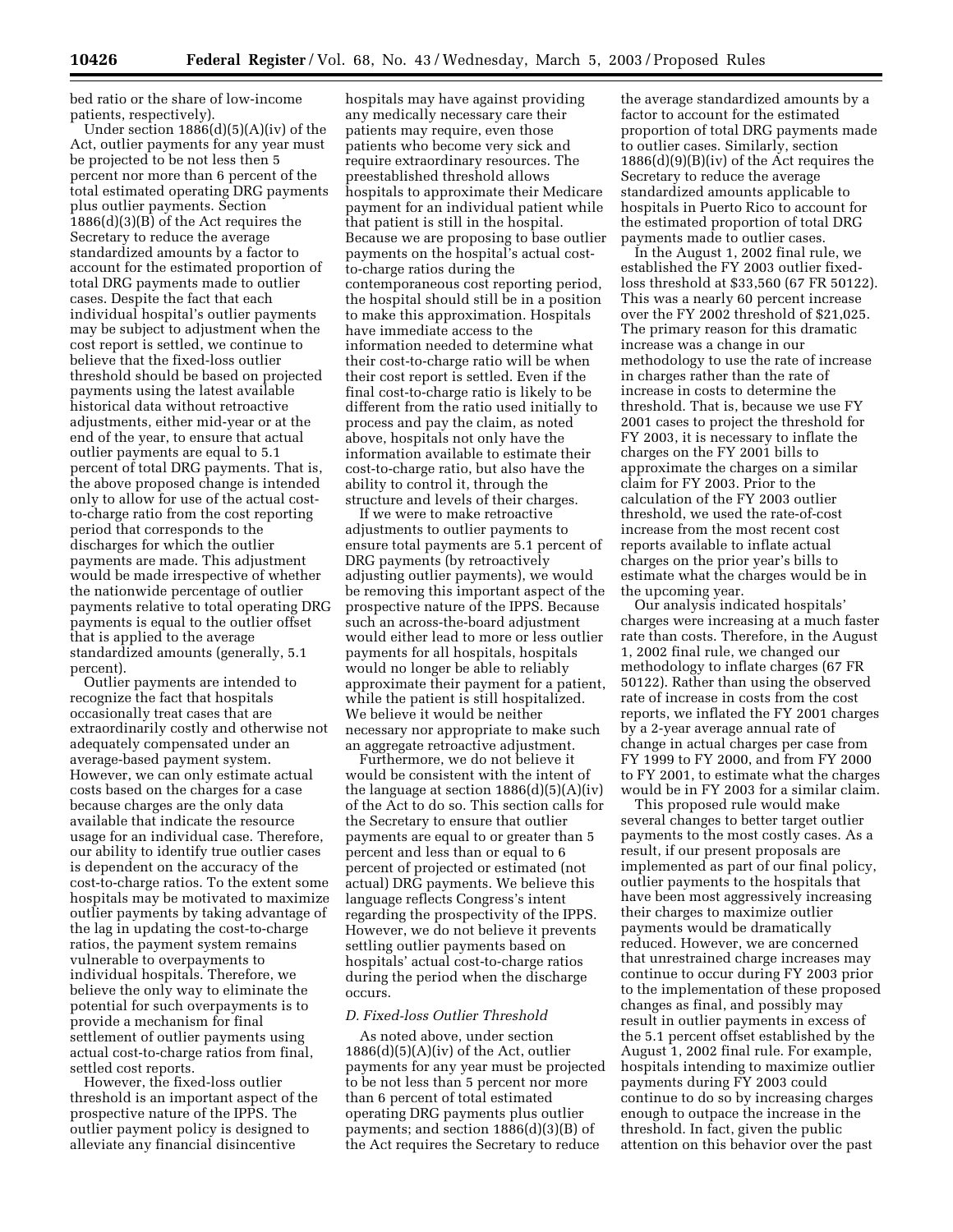few months and the potential for other hospitals to begin to aggressively increase their charges, and consequently their outlier payments, it is possible this type of aggressive gaming of the outlier policy has become more widespread in recent months.

Because of the extreme uncertainty regarding the effects of aggressive hospital charging practices on FY 2003 outlier payments to date, we are proposing no change to the FY 2003 fixed-loss threshold at this time. The threshold would remain at \$33,560. However, we note that data for the first quarter of FY 2003 inpatient claims will be available soon, and these data may allow us to evaluate the current threshold and whether outlier payments to date appear to be approximately 5.1 percent of the total DRG payments.

# **III. Collection of Information Requirements**

Under the Paperwork Reduction Act of 1995 (PRA), we are required to provide 60-day notice in the **Federal Register** and solicit public comment before a collection of information requirement is submitted to the Office of Management and Budget (OMB) for review and approval. In order to fairly evaluate whether an information collection should be approved by OMB, section 3506(c)(2)(A) of the Paperwork Reduction Act of 1995 (PRA) requires that we solicit comment on the following issues:

• The need for the information collection and its usefulness in carrying out the proper functions of our agency.

• The accuracy of our estimate of the information collection burden.

• The quality, utility, and clarity of the information to be collected.

• Recommendations to minimize the information collection burden on the affected public, including automated collection techniques.

As discussed below, we are soliciting comment on the recordkeeping requirements, as referenced in the proposed amendments to § 412.84 discussed in this proposed rule. Under the proposed amendments to § 412.84(h), a hospital may request that its fiscal intermediary use a different (higher or lower) cost-to-charge ratio based on substantial evidence presented by the hospital. The burden imposed by this section is the time it takes to write the request. We estimate that 120 hospitals would make this request per year and that it would take each one 8 hours for a total annual burden of 960 hours.

If you comment on these information collection and recordkeeping

requirements, please mail copies directly to the following:

- Centers for Medicare and Medicaid Services, Office of Strategic Operations and Regulatory Affairs, Division of Regulations Development and Issuances, Attn: Reports Clearance Officer, 7500 Security Boulevard, Baltimore, MD 21244– 1850, Attn: Julie Brown, CMS–1243– P; and
- Office of Information and Regulatory Affairs, Office of Management and Budget, Room 10235, New Executive Office Building, Washington, DC 20503, Attn: Brenda Aguilar, CMS Desk Officer.

# **IV. Impact Analysis**

#### *A. Introduction*

We have examined the impacts of this proposed rule as required by Executive Order 12866 (September 1993, Regulatory Planning and Review) and the Regulatory Flexibility Act (RFA) (September 19, 1980, Pub. L. 96–354), section 1102(b) of the Social Security Act, the Unfunded Mandates Reform Act of 1995 Pub. L. 104–4), and Executive Order 13132.

#### *B. Executive Order 12866*

Executive Order 12866 directs agencies to assess all costs and benefits of available regulatory alternatives and, if regulation is necessary, to select regulatory approaches that maximize net benefits (including potential economic, environmental, public health and safety effects, distributive impacts, and equity). A regulatory impact analysis (RIA) must be prepared for major rules with economically significant effects (\$100 million or more in any 1 year).

We have determined that this proposed rule is a major rule as defined in 5 U.S.C. 804(2). Therefore, we have prepared the quantitative analysis presented in section IV.G. of this preamble.

#### *C. Regulatory Flexibility Analysis*

The RFA requires agencies to analyze options for regulatory relief of small businesses. For purposes of the RFA, small entities include small businesses, nonprofit organizations, and government agencies. Most hospitals and most other providers and suppliers are small entities, either based on their nonprofit status or by having revenues of \$5 million to \$25 million in any 1 year. For purposes of the RFA, all hospitals and other providers and suppliers are considered to be small entities. Individuals and States are not included in the definition of a small

entity. As stated above, we are presenting a quantitative analysis at section IV.G. of this preamble.

# *D. Effects on Rural Hospitals*

Section 1102(b) of the Social Security Act requires us to prepare a regulatory impact analysis for any proposed rule (and subsequent final rule) that may have a significant impact on the operations of a substantial number of small rural hospitals. This analysis must conform to the provisions of section 603 of the RFA. With the exception of hospitals located in certain New England counties, for purposes of section 1102(b) of the Act, we define a small rural hospital as a hospital with fewer than 100 beds that is located outside of a Metropolitan Statistical Area (MSA) or New England County Metropolitan Area (NECMA). Section 601(g) of the Social Security Amendments of 1983 (Pub. L. 98–21) designated hospitals in certain New England counties as belonging to the adjacent NECMA. Thus, for purposes of the IPPS, we classify these hospitals as urban hospitals.

It is clear that the changes being proposed in this proposed rule would affect both a substantial number of small rural hospitals as well as other classes of hospitals, and that the effects on some hospitals might be significant. Therefore, the discussion in section IV.G. of this preamble, in combination with the rest of this proposed rule, constitutes a combined regulatory impact analysis and regulatory flexibility analysis.

## *E. Unfunded Mandates*

Section 202 of the Unfunded Mandates Reform Act of 1995 (Pub. L. 104–4) also requires that agencies assess anticipated costs and benefits before issuing any proposed rule (or a final rule, which has been preceded by a proposed rule) that may result in an expenditure in any one year by State, local, or tribal governments, in the aggregate, or by the private sector, of \$110 million. This proposed rule would not result in any unfunded mandates for State, local, or tribal governments or the private sector, as defined by section 202.

## *F. Federalism*

Executive Order 13132 establishes certain requirements that an agency must meet when it promulgates a proposed rule (and subsequent final rule) that imposes substantial direct requirement costs on State and local governments, preempts State law, or otherwise has Federalism implications. We have reviewed this proposed rule in light of Executive Order 13132 and have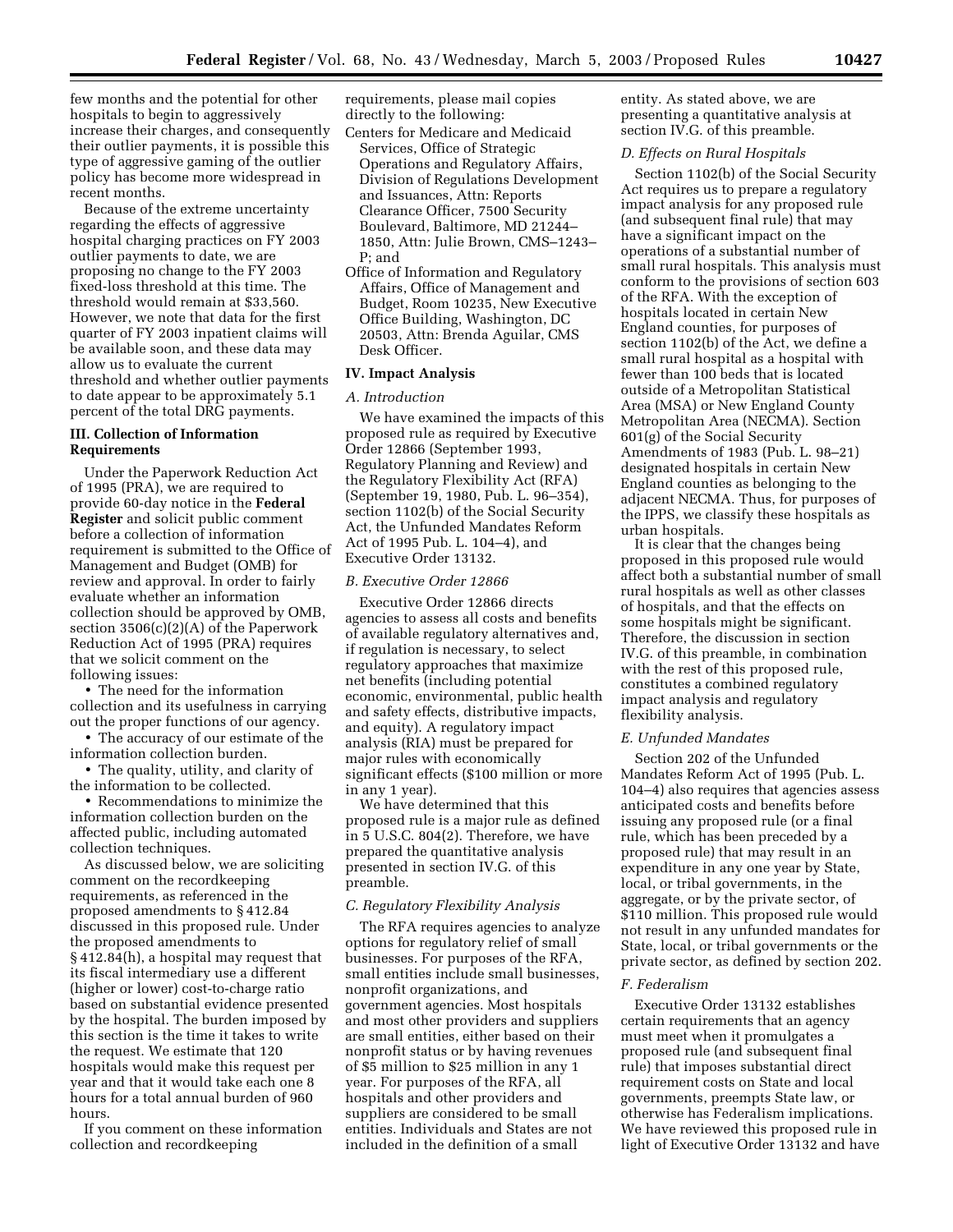determined that it would not have any negative impact on the rights, roles, and responsibilities of State, local, or tribal governments.

# *G. Quantitative Analysis*

As described above, the changes we are proposing would better target outlier payments to the most costly cases. First, by proposing to use the cost-to-charge ratios from the latest tentative settled cost reports at the time the claim is processed, instead of the latest settled cost reports, the lag time between the cost-to-charge ratio used to adjust charges to costs and the charges on the claim will be reduced by a year or more. Second, we are proposing that fiscal intermediaries would no longer assign the statewide average cost-to-charge ratio in place of the actual cost-to-charge ratio when the hospital's actual ratio is more than 3 standard deviations below the geometric mean cost-to-charge ratio. Finally, we are proposing that outlier payments may be subject to reconciliation when the cost report corresponding with the outlier cases is settled, using the actual cost-to-charge ratio calculated from the final settled cost report rather than the cost-to-charge ratio from the latest tentative settled cost report at the time the claim is processed.

We anticipate these proposed changes will redistribute outlier payments away from hospitals that have been aggressively gaming the existing outlier payment methodology by manipulating their charges toward those hospitals with truly high-cost cases. For some hospitals, the effects of this redistribution may be quite dramatic. For example, as noted previously, we have identified 123 hospitals that appear to have been most aggressively gaming the current policy. On average, current outlier payments for these hospitals comprise 24 percent of their total DRG payments. The changes we are proposing would be likely to greatly reduce the level of outlier payments for these hospitals.

However, as we also noted above, it is not currently possible to assess the extent to which other hospitals may have begun to engage in similar practices, particularly given the public attention that has focused on this problem. Therefore, hospitals that may not previously have been aggressively gaming the policy, and that would otherwise appear to benefit from the redistribution of outlier payments, may in fact also be negatively impacted by these proposed changes. At this time, however, data are not available to assess fully the degree to which other hospitals began this practice during FY 2002, and no data are yet available for FY 2003.

Therefore, we are unable to quantify the likely impacts of these proposed changes. We anticipate that by the time we prepare the final rule, more data will be available to better assess the winners and losers of these proposed changes. If so, we will include a quantitative impact analysis at that time.

#### *H. Alternatives Considered*

For purposes of analysis, we considered several alternatives to the proposed changes discussed above. One alternative would be to not make any changes to the current outlier policy. However, we believe that in light of the evidence that hospitals have been manipulating our current outlier policy, it is important to change the current policy to ensure these payments go to truly expensive cases. Therefore, we do not believe that retaining our current policy is a viable option.

We also considered establishing a policy that hospitals' cost-to-charge ratios would be based on their rates of increase in charges as an alternative to reconciling outlier payments on the cost reports. However, we believe this approach would be extremely complex. In addition, this approach would require us to make assumptions about the relationship between costs and charges that may not apply in particular circumstances. Therefore, this alternative would be likely to lead to inequitable treatment of some hospitals.

We considered eliminating the application of statewide average cost-tocharge ratios altogether. However, it is necessary to have some ratio to assign to new hospitals that have not yet filed their first cost report. Also, we believe it remains appropriate to assign the statewide average cost-to-charge ratio in cases where a hospital's cost-to-charge ratio exceeds 3 standard deviations from the geometric mean.

#### *I. Executive Order 12866*

In accordance with the provisions of Executive Order 12866, this proposed rule was reviewed by the Office of Management and Budget.

## **V. Response to Comments**

Because of the large number of items of correspondence we normally receive on **Federal Register** documents published for comment, we are not able to acknowledge or respond to them individually. We will consider all comments we receive by the date and time specified in the ''**DATES**'' section of this preamble, and, when we proceed with a subsequent document, we will

respond to the comments in the preamble to that document.

## **VI. Change of the Required 60-Day Comment Period to a 30-Day Comment Period**

Section 1871 of the Social Security Act provides that the Secretary shall provide for notice of any proposed regulation in the **Federal Register** and a period of not less than 60 days for public comment before issuing a regulation in final form. However, this notice-and-comment procedure may be waived if the agency, for good cause, finds that the notice-and-comment procedure is impracticable, unnecessary, or contrary to the public interest and incorporates a statement of the finding and the reasons for it into the notice issued.

We believe there is good cause to waive the 60-day comment period. In light of the importance of the outlier issue and the extensive changes being proposed, however, we believe it is also important to provide a public comment period on the proposed policies, not because it is required, but as a matter of good public policy. Accordingly, in order to balance these competing interests, we are voluntarily providing a 30-day period for the submission of public comments.

The Congress intended that outlier payments would be made only in situations where the cost of care is extraordinarily high in relation to the average cost of treating comparable conditions or illnesses. Under our existing outlier methodology, if hospitals' charges are not sufficiently comparable in magnitude to their costs, the legislative purpose underlying the outlier regulations is thwarted. In addition, if these proposed changes are not implemented expeditiously, additional hospitals will likely begin to increase their charges to take advantage of the vulnerabilities of the current system, and those hospitals that already have engaged in this activity will continue to do so. This has the undesirable impact not only of further distorting the distribution of outlier payments, but it also has negative impacts on other insurers and the public. In the case of other insurers, Medicare's payments often serve as a benchmark for establishing their payments to individual hospitals. To the extent Medicare continues to pay excessive outlier payments to some hospitals, this may have spillover effects to private insurance companies. In the case of the public, particularly those without health insurance, they face the prospect of being expected to pay these exorbitant hospital charges when they